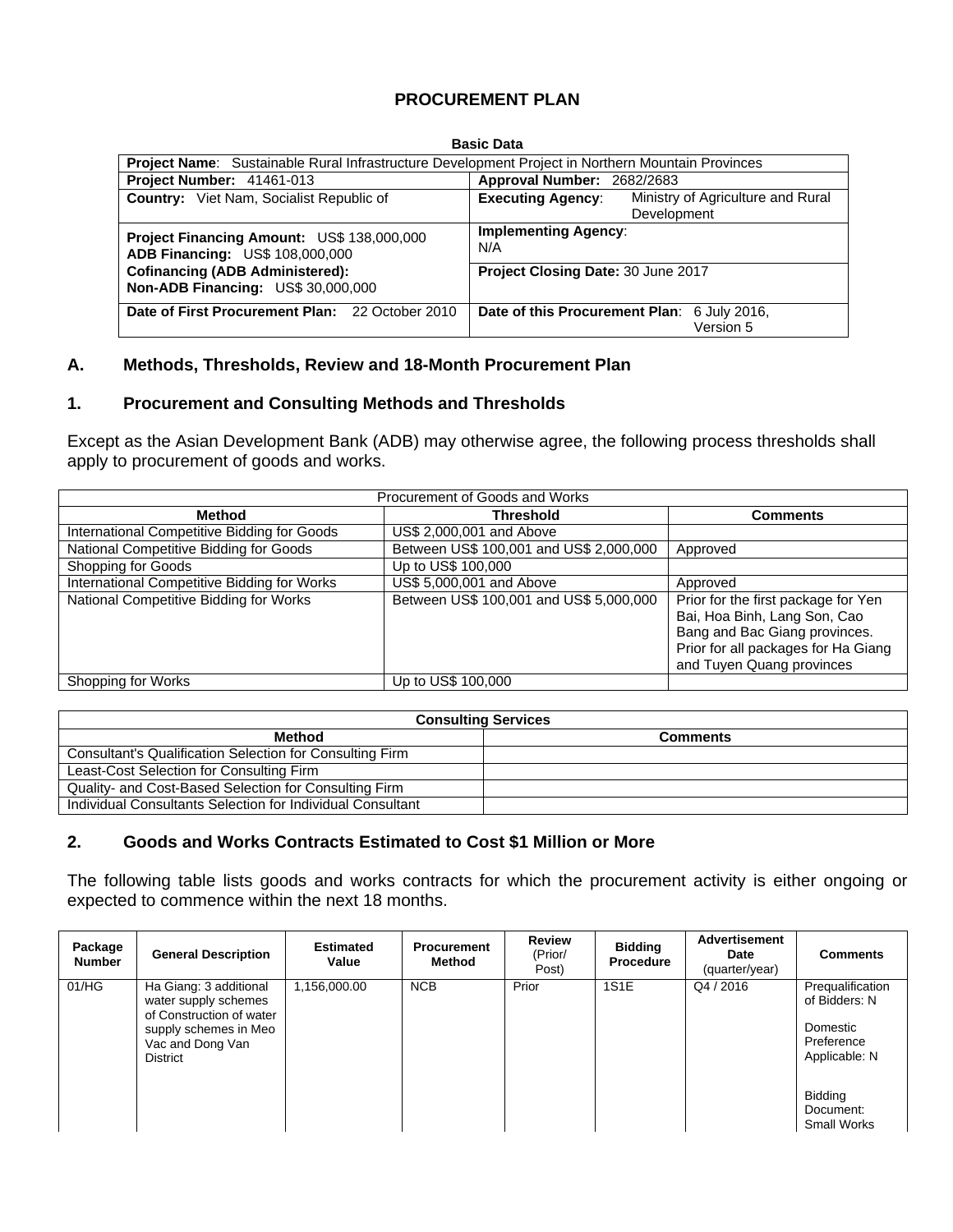| 01/VP/rebi<br>d | VinhPhuc: Equipment<br>for Trieu De pumping<br>station | 1,395,000.00 | ICB | Prior | 1S1E | Q3 / 2016 | Prequalification<br>of Bidders: N<br>Domestic<br>Preference<br>Applicable: N<br>Bidding<br>Document:<br>Goods |
|-----------------|--------------------------------------------------------|--------------|-----|-------|------|-----------|---------------------------------------------------------------------------------------------------------------|

### **3. Consulting Services Contracts Estimated to Cost \$100,000 or More**

The following table lists consulting services contracts for which the recruitment activity is either ongoing or expected to commence within the next 18 months.

| Package<br><b>Number</b> | <b>General Description</b> | <b>Estimated</b><br>Value | Recruitment<br><b>Method</b> | Review<br>'Prior <sub>/</sub><br>Post) | <b>Advertisement</b><br>Date<br>(quarter/year) | Type of<br>Proposal | <b>Comments</b> |
|--------------------------|----------------------------|---------------------------|------------------------------|----------------------------------------|------------------------------------------------|---------------------|-----------------|
| None                     |                            |                           |                              |                                        |                                                |                     |                 |

### **4. Goods and Works Contracts Estimated to Cost Less than \$1 Million and Consulting Services Contracts Less than \$100,000 (Smaller Value Contracts)**

The following table lists smaller-value goods, works and consulting services contracts for which the activity is either ongoing or expected to commence within the next 18 months.

|                          | <b>Goods and Works</b>                                                                  |                           |                               |                                     |                                   |                                    |                                             |                                                   |  |
|--------------------------|-----------------------------------------------------------------------------------------|---------------------------|-------------------------------|-------------------------------------|-----------------------------------|------------------------------------|---------------------------------------------|---------------------------------------------------|--|
| Package<br><b>Number</b> | General<br><b>Description</b>                                                           | <b>Estimated</b><br>Value | Number of<br><b>Contracts</b> | <b>Procurement</b><br><b>Method</b> | <b>Review</b><br>(Prior/<br>Post) | <b>Bidding</b><br><b>Procedure</b> | <b>Advertisement</b><br>Date (quarter/year) | <b>Comments</b>                                   |  |
| 01/PT                    | PhuTho:<br>Additional works<br>of Construction of<br><b>Water Supply</b><br>Schemes for | 514,000.00                | 1                             | NCB                                 | Post                              | 1S1E                               | Q4 / 2016                                   | Prequalificati<br>on of<br>Bidders: N<br>Domestic |  |
|                          | Phuong Xa                                                                               |                           |                               |                                     |                                   |                                    |                                             | Preference<br>Applicable: N                       |  |
|                          |                                                                                         |                           |                               |                                     |                                   |                                    |                                             | <b>Bidding</b><br>Document:<br>Small Works        |  |
| 02/PT                    | PhuTho:<br>Construction of<br>Son Tinh Market<br>in Cam Khe                             | 318,000.00                | 1                             | <b>NCB</b>                          | Post                              | 1S1E                               | Q1 / 2017                                   | Prequalificati<br>on of<br>Bidders: N             |  |
|                          | <b>District</b>                                                                         |                           |                               |                                     |                                   |                                    |                                             | Domestic<br>Preference<br>Applicable: N           |  |
|                          |                                                                                         |                           |                               |                                     |                                   |                                    |                                             | Bidding<br>Document:                              |  |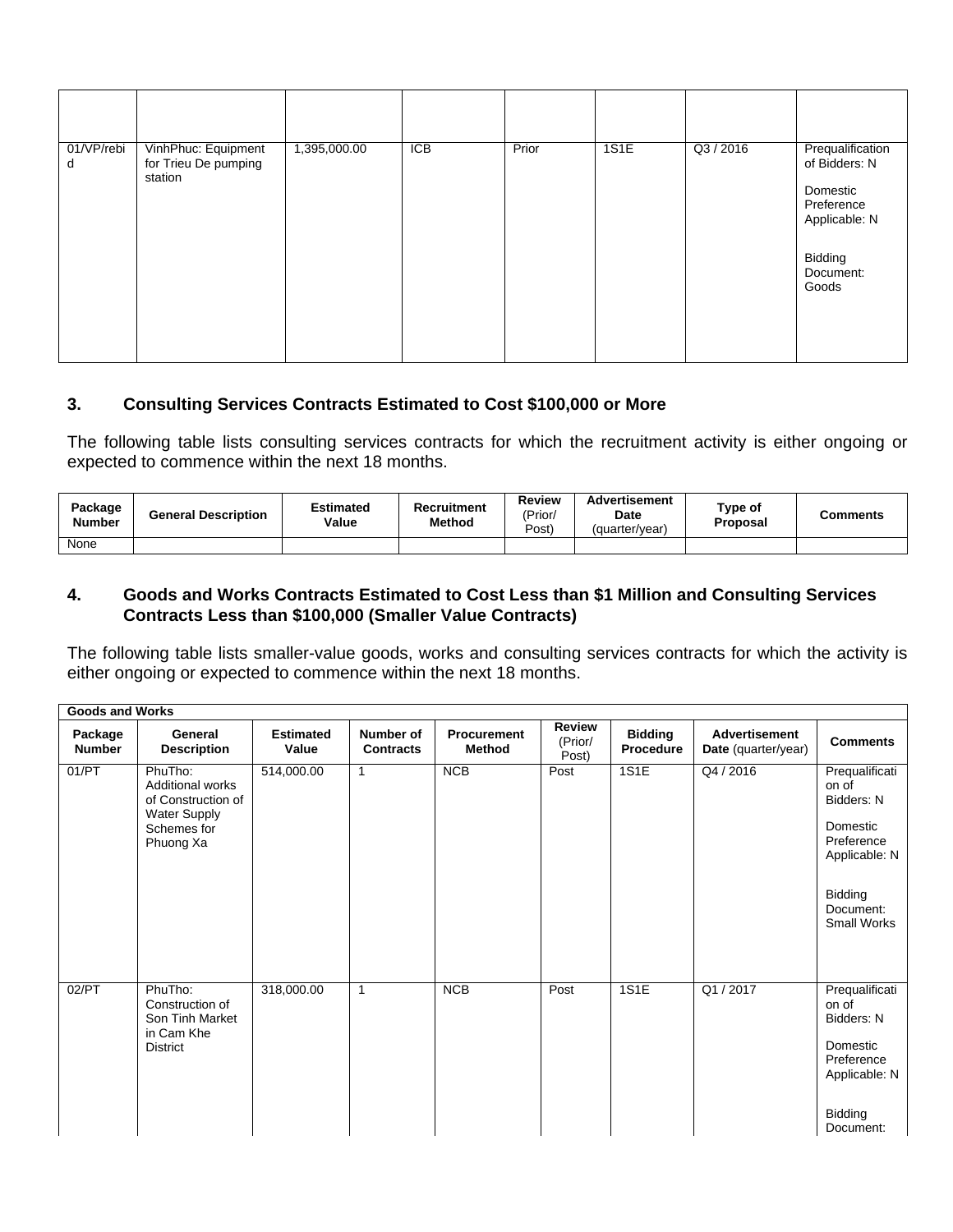|          |                                                                                             |            |              |            |       |      |           | Small Works                                                                                                             |
|----------|---------------------------------------------------------------------------------------------|------------|--------------|------------|-------|------|-----------|-------------------------------------------------------------------------------------------------------------------------|
| 03/PT    | PhuTho:<br>Construction of<br>Dong market in<br>Xuan Lung<br>Communes, Lam<br>Thao District | 227,000.00 | $\mathbf{1}$ | <b>NCB</b> | Post  | 1S1E | Q1 / 2017 | Prequalificati<br>on of<br>Bidders: N<br>Domestic<br>Preference<br>Applicable: N                                        |
|          |                                                                                             |            |              |            |       |      |           | Bidding<br>Document:<br>Small Works                                                                                     |
| TQadd1/1 | Tuyen Quang:<br><b>Upgrading Minh</b><br>Huong market                                       | 150,000.00 | $\mathbf{1}$ | <b>NCB</b> | Prior | 1S1E | Q1/2016   | Prequalificati<br>on of<br>Bidders: N<br>Domestic<br>Preference<br>Applicable: N<br>Bidding<br>Document:<br>Small Works |

| <b>Consulting Services</b> |                               |                           |                               |                              |                                   |                                                |                     |          |  |  |
|----------------------------|-------------------------------|---------------------------|-------------------------------|------------------------------|-----------------------------------|------------------------------------------------|---------------------|----------|--|--|
| Package<br>Number          | General<br><b>Description</b> | <b>Estimated</b><br>Value | Number of<br><b>Contracts</b> | Recruitment<br><b>Method</b> | <b>Review</b><br>(Prior/<br>Post) | <b>Advertisement</b><br>Date<br>(quarter/year) | Type of<br>Proposal | Comments |  |  |
| None                       |                               |                           |                               |                              |                                   |                                                |                     |          |  |  |

# **B. Indicative List of Packages Required Under the Project**

The following table provides an indicative list of goods, works and consulting services contracts over the life of the project, other than those mentioned in previous sections (i.e., those expected beyond the current period).

|                            | <b>Goods and Works</b>     |                                           |                                                   |                                     |                               |                                    |                 |  |  |
|----------------------------|----------------------------|-------------------------------------------|---------------------------------------------------|-------------------------------------|-------------------------------|------------------------------------|-----------------|--|--|
| Package<br><b>Number</b>   | <b>General Description</b> | <b>Estimated</b><br>Value<br>(cumulative) | <b>Estimated</b><br>Number of<br><b>Contracts</b> | <b>Procurement</b><br><b>Method</b> | <b>Review</b><br>(Prior/Post) | <b>Bidding</b><br><b>Procedure</b> | <b>Comments</b> |  |  |
| None                       |                            |                                           |                                                   |                                     |                               |                                    |                 |  |  |
|                            |                            |                                           |                                                   |                                     |                               |                                    |                 |  |  |
| <b>Consulting Services</b> |                            |                                           |                                                   |                                     |                               |                                    |                 |  |  |
| Package<br><b>Number</b>   | <b>General Description</b> | <b>Estimated</b><br>Value<br>(cumulative) | <b>Estimated</b><br>Number of<br><b>Contracts</b> | <b>Recruitment</b><br><b>Method</b> | <b>Review</b><br>(Prior/Post) | Type of<br>Proposal                | <b>Comments</b> |  |  |
| None                       |                            |                                           |                                                   |                                     |                               |                                    |                 |  |  |

# **C. List of Awarded and On-going, and Completed Contracts**

The following tables list the awarded and on-going contracts, and completed contracts.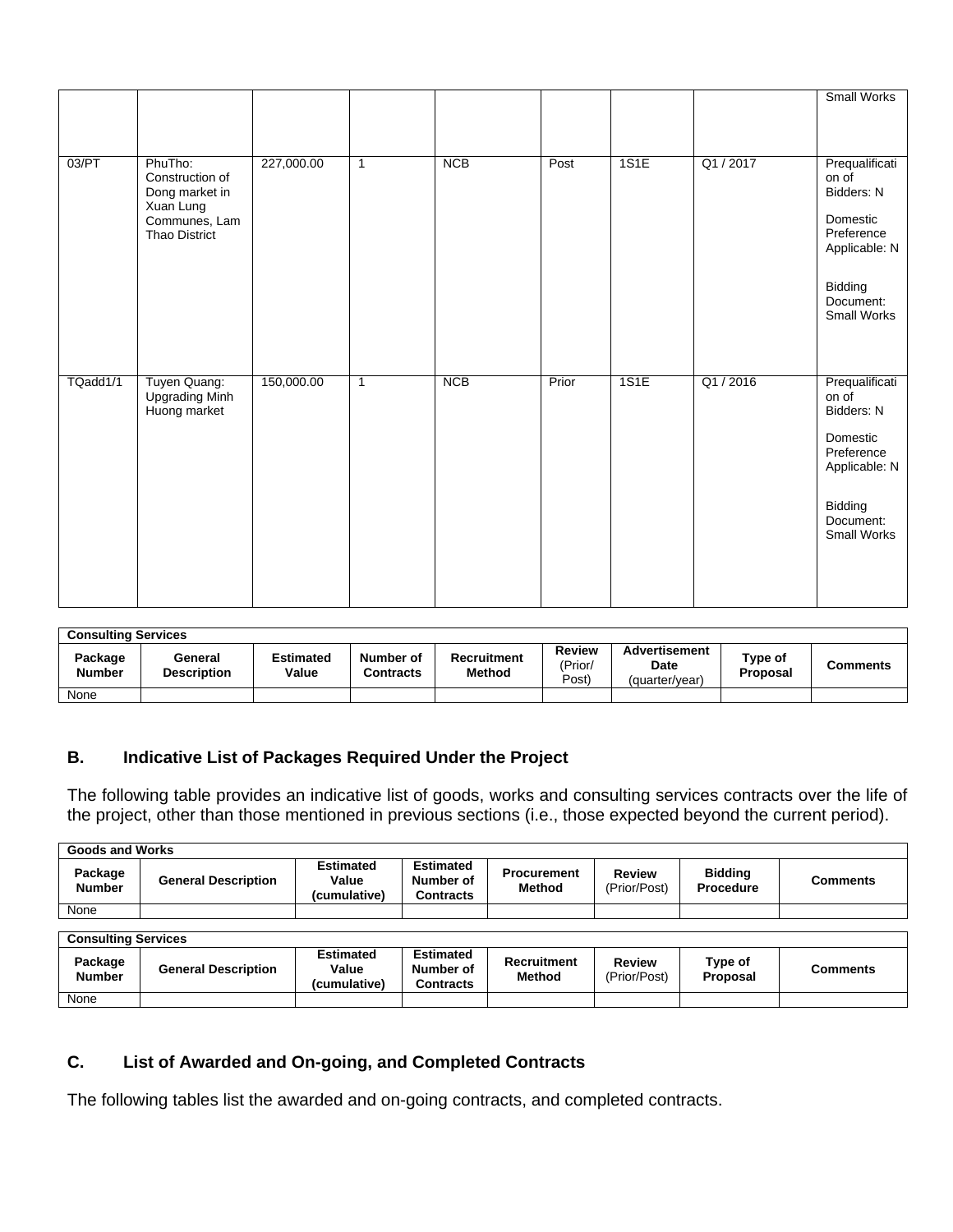# 1. Awarded and Ongoing Contracts

| <b>Goods and Works</b>   |                                                                                                                                              |                           |                              |                       |                                                |                                                 |                 |
|--------------------------|----------------------------------------------------------------------------------------------------------------------------------------------|---------------------------|------------------------------|-----------------------|------------------------------------------------|-------------------------------------------------|-----------------|
| Package<br><b>Number</b> | General<br><b>Description</b>                                                                                                                | <b>Estimated</b><br>Value | Awarded<br>Contract<br>Value | Procurement<br>Method | <b>Advertisement</b><br>Date<br>(quarter/year) | Date of ADB<br>Approval of<br>Contract<br>Award | <b>Comments</b> |
| tbd $01$                 | Bac Giang:<br>Upgrading rural<br>road of Tan<br>Hiep-Tam Tien:<br>Hurong<br>Lac-Huong Son,<br>Yen Th District                                | 716,000.00                | 693,000.00                   | <b>NCB</b>            | Q3 / 2013                                      | 14-MAR-14                                       |                 |
| tbd 03                   | Bac Giang:<br>Upgrading<br>pumping station<br>of Ngo Khong 1,<br>Hiep Hoa<br><b>DistrictOffice</b><br>refurbishment<br>and equipment         | 942,000.00                | 942,000.00                   | NCB                   | Q4 / 2013                                      | 31-MAY-15                                       |                 |
| tbd $02$                 | Bac Giang:<br>Upgrading<br>pumping station<br>of Xuan Hurong,<br>Lang Giang<br>District                                                      | 1,191,000.00              | 1,153,000.00                 | <b>NCB</b>            | Q3 / 2013                                      | 25-MAR-14                                       |                 |
| BKadd1/1                 | Bac Kan:<br>Construction of<br><b>Water Supply</b><br>Schemes for Ha<br>Hieu and<br><b>BanhTrach</b><br>Communes of<br><b>Ba Be District</b> | 827,000.00                | 906,530.00                   | <b>NCB</b>            | Q4 / 2015                                      | 24-DEC-15                                       |                 |
| tbd $06$                 | Bac Kan:<br>Construction of<br>embankment in<br>Cau River, Cho<br>Moi District                                                               | 1,062,000.00              | 1,028,000.00                 | <b>NCB</b>            | Q3 / 2013                                      | 25-MAR-14                                       |                 |
| tbd $08$                 | Bac Kan:<br>Upgrading rural<br>road of Bang<br>Lang - Yen<br>Nhuan, Cho Don<br>District                                                      | 1,239,000.00              | 1,199,000.00                 | <b>NCB</b>            | Q3 / 2013                                      | 23-DEC-13                                       |                 |
| tbd 07                   | Bac Kan:<br>Upgrading rural<br>road of Deo<br>Giang Vu Muon,<br>Bach Thong<br>District                                                       | 2,113,000.00              | 1,996,000.00                 | NCB                   | Q2 / 2014                                      | 11-NOV-14                                       |                 |
| CBadd1/1                 | Cao Bang: Luc<br>Khu Area Water<br>Storage Tanks,<br>Ha Quang<br><b>District</b>                                                             | 999,000.00                | 968,727.00                   | <b>NCB</b>            | Q4 / 2015                                      | 29-DEC-15                                       |                 |
| tbd $09$                 | Cao Bang:<br>Upgrading rural<br>road of Thi<br>Hoa-Co Ngan<br>(Ha Lang<br>Dsitrict)-Trieu Au<br>(Phuc Hoa<br>District)                       | 3,223,000.00              | 3,119,000.00                 | <b>NCB</b>            | Q3 / 2013                                      | 08-MAR-14                                       |                 |
| tbd $10$                 | Cao<br>Bang: Upgrading<br>irrigation system<br>of Dinh Phong<br>Commune, trung                                                               | 2,314,000.00              | 2,239,000.00                 | <b>NCB</b>            | Q4 / 2013                                      | 08-MAR-14                                       |                 |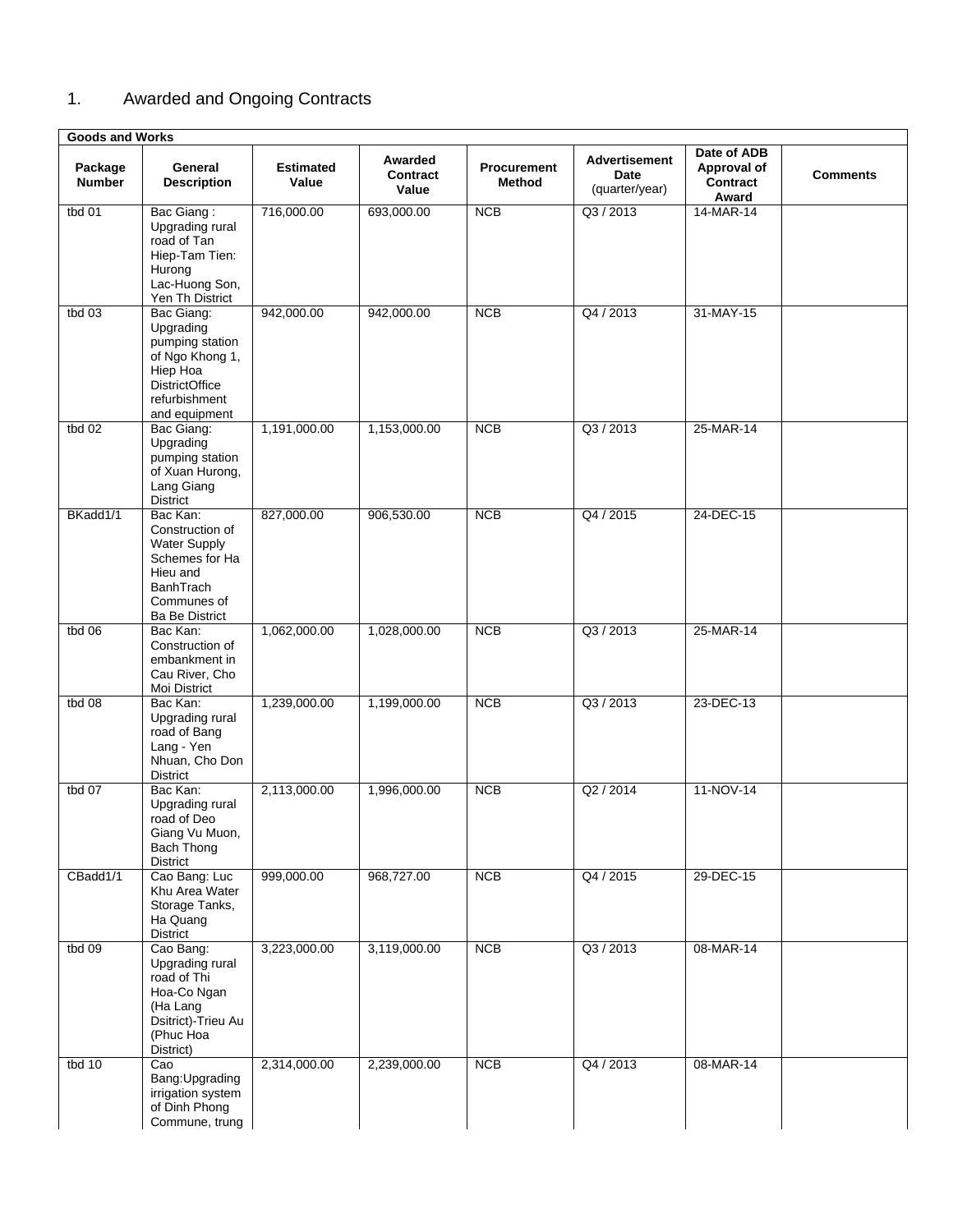|           | <b>Khanh District</b>                                                                                                         |              |              |            |           |           |  |
|-----------|-------------------------------------------------------------------------------------------------------------------------------|--------------|--------------|------------|-----------|-----------|--|
| tbd $11$  | Dien Bien:<br>Upgrading<br>Muong Thin -<br>Muong Mun<br>road, Tuan Giao<br>district                                           | 2,095,000.00 | 1,778,000.00 | <b>NCB</b> | Q4 / 2013 | 15-MAY-14 |  |
| tbd $12$  | Dien Bien:<br>Upgrading Pu<br>Nhung - Phinh<br>Sang road, Tuan<br>Giao district                                               | 3,127,000.00 | 2,476,000.00 | NCB        | Q4 / 2013 | 31-MAY-15 |  |
| HGadd2/2  | Ha Giang:<br>Construction of<br>water supply<br>schemes Kim<br>Ngoc<br>Communes, Bac<br><b>Quang District</b>                 | 1,163,000.00 | 980,323.00   | NCB        | Q3 / 2015 | 28-DEC-15 |  |
| HGadd1/2  | Ha Giang:<br>Construction of<br>water supply<br>schemes in Meo<br>Vac and Dong<br>Van District                                | 2,911,000.00 | 2,577,507.00 | NCB        | Q4 / 2015 | 28-DEC-15 |  |
| tbd $14$  | Ha Giang: rural<br>road of DU Tien<br>- Ban Le, Yen<br>Minh District                                                          | 2,723,000.00 | 2,852,000.00 | NCB        | Q4 / 2013 | 22-DEC-14 |  |
| tbd $13$  | Ha<br>Giang: Upgradin<br>g rural road of<br>Ban Le-Ngoc<br>Long, Yen Minh<br>District                                         | 2,490,000.00 | 2,410,000.00 | NCB        | Q4 / 2013 | 28-MAR-14 |  |
| HBadd1/2  | Hoa Binh:<br>Upgrading and<br>Repair Water<br>Supply in Pieng<br>Ve, Bao La and<br>Xam Khoe<br>Communes, Mai<br>Chau District | 1,463,000.00 | 1,080,256.00 | NCB        | Q4 / 2015 | 31-DEC-15 |  |
| HBadd2/2  | Hoa Binh:<br>Upgrading and<br>Repair Water<br>Suppy in Hien<br>Luong, Tu Ly<br>and Hao Ly<br>Communes, Mai<br>Chau District   | 1,080,000.00 | 1,006,918.00 | NCB        | Q4 / 2015 | 31-DEC-15 |  |
| tbd $20$  | Hoa Binh:<br>Upgrading<br>irrigation system<br>Thanh                                                                          | 1,577,000.00 | 1,344,000.00 | NCB        | Q4 / 2013 | 30-JUN-14 |  |
| tbd $17$  | Hoa Binh:<br>Upgrading<br>irrigation system<br>of Lac Son<br><b>District</b>                                                  | 1,614,000.00 | 1,562,000.00 | NCB        | Q2 / 2013 | 07-MAR-14 |  |
| tbd $16$  | Hoa Binh:<br>Upgrading rural<br>road of Lac Son<br>District                                                                   | 772,000.00   | 747,000.00   | NCB        | Q3 / 2013 | 07-MAR-14 |  |
| tbd $18$  | Hoa Binh:<br>Upgrading rural<br>road of Lac Thuy                                                                              | 1,010,000.00 | 898,000.00   | <b>NCB</b> | Q2 / 2013 | 22-DEC-14 |  |
| tbd $19$  | Hoa Binh:<br>Upgrading rural<br>road of Yen<br>Thuy district                                                                  | 1,900,000.00 | 1,500,000.00 | NCB        | Q2 / 2013 | 26-AUG-14 |  |
| LCHadd1/1 | Lai Chau:                                                                                                                     | 885,000.00   | 1,005,657.00 | <b>NCB</b> | Q3 / 2015 | 31-DEC-15 |  |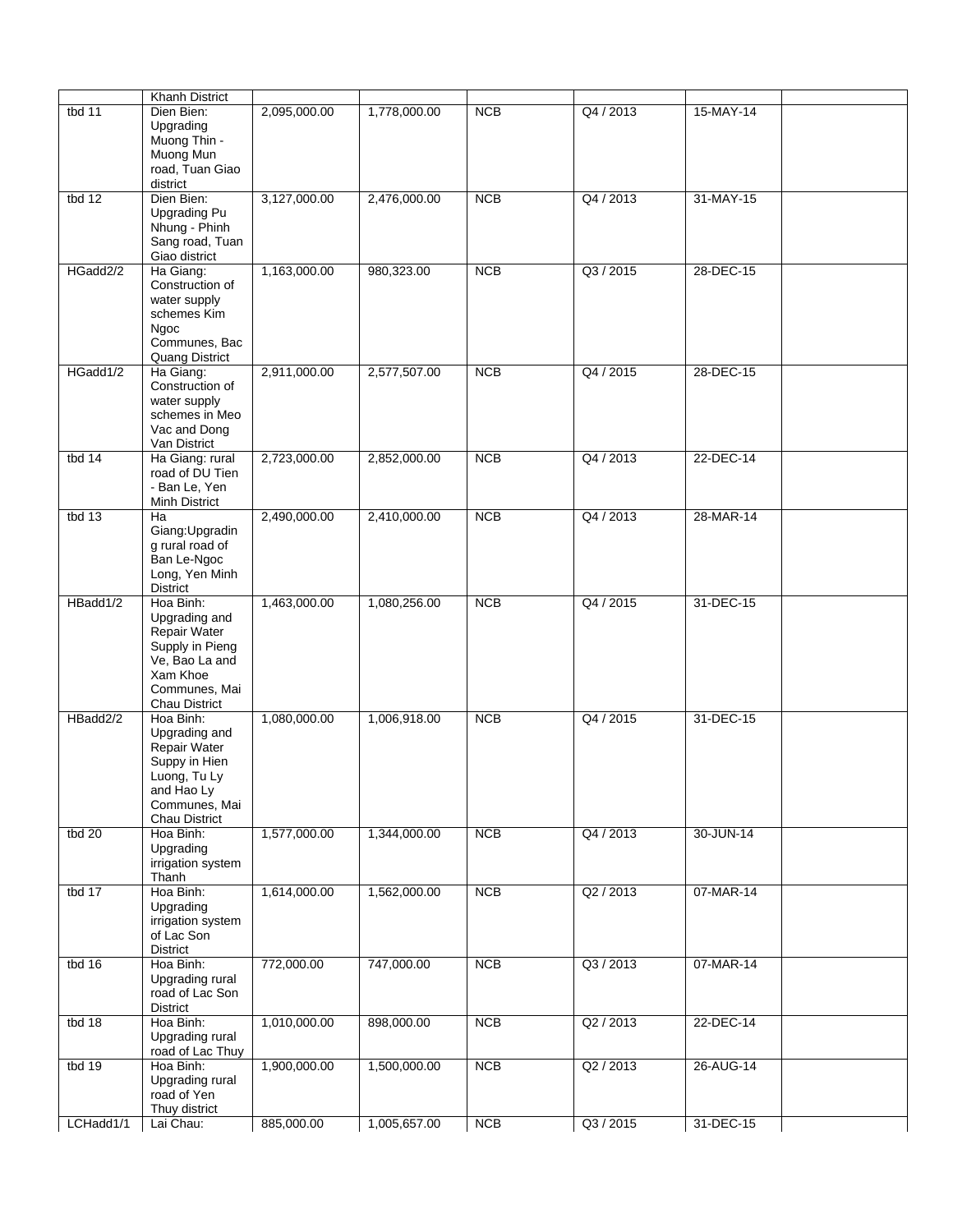|           | Construction of<br><b>Water Supply</b><br>Scheme for Pa<br>Tan Commune,                                             |              |              |            |           |           |  |
|-----------|---------------------------------------------------------------------------------------------------------------------|--------------|--------------|------------|-----------|-----------|--|
|           | Sin Ho District                                                                                                     |              |              |            |           |           |  |
| tbd $23$  | Lai Chau:<br>Upgrading road:<br>Ban Bo - Phieng<br>Hoi, Tam Duong<br>district                                       | 1,048,000.00 | 658,000.00   | NCB        | Q4 / 2013 | 14-OCT-14 |  |
| tbd $21$  | Lai Chau:<br>Upgrading road:<br>Nam Cay - Sin<br>Cai, Phong Tho<br>district                                         | 2,309,000.00 | 2,234,000.00 | NCB        | Q2 / 2013 | 07-MAR-14 |  |
| tbd $22$  | Lai Chau:<br>Upgrading road:<br>Nam Cuoi - Nam<br>Han, Sin Ho<br>district                                           | 2,625,000.00 | 2,540,000.00 | NCB        | Q2 / 2013 | 23-DEC-13 |  |
| tbd $25$  | Lang Son:<br>Upgrading<br>irrigation system<br>of Ban Chanh<br>reservoir. Loc<br><b>Binh District</b>               | 1,273,000.00 | 1,160,000.00 | NCB        | Q2 / 2013 | 14-OCT-14 |  |
| tbd $24$  | Lang Son:<br>Upgrading<br>irrigation system<br>of Ta Keo, Loc<br><b>Binh District</b>                               | 1,767,000.00 | 1,710,000.00 | <b>NCB</b> | Q2 / 2013 | 14-MAR-14 |  |
| tbd $26$  | Lang Son:<br>Upgrading rural<br>road of Khau Ra<br>Quang Trung                                                      | 1,395,000.00 | 1,350,000.00 | <b>NCB</b> | Q3 / 2013 | 28-MAR-14 |  |
| tbd $28$  | Lao Cai:<br>Upgrading<br>irrigation system<br>Van Ban District                                                      | 1,799,000.00 | 1,795,000.00 | NCB        | Q3 / 2013 | 08-OCT-14 |  |
| LCadd/1/1 | Lao Cai:<br>Upgrading of<br>Water Tanks in<br>Ta Gia Khau<br>and Din Chin<br>Communes,<br>Muong Khuong<br>District  | 975,000.00   | 788,955.00   | NCB        | Q3 / 2015 | 29-DEC-15 |  |
| tbd 27    | Lao Cai:<br>Upgrading rural<br>road of Bao Yen<br><b>District</b>                                                   | 2,906,000.00 | 2,812,000.00 | <b>NCB</b> | Q3 / 2013 | 07-MAR-14 |  |
| PTadd2/2  | Phu Tho:<br>Construction of<br><b>Water Supply</b><br>Schemes for                                                   | 887,000.00   | 913,473.00   | <b>NCB</b> | Q3 / 2015 | 24-DEC-15 |  |
| PTadd1/2  | Phu Tho:<br>Construction of<br><b>Water Supply</b><br>Schemes for<br>Phuong Xa<br>Commune in<br>Cam Khe District    | 1,369,000.00 | 1,047,263.00 | NCB        | Q3 / 2015 | 24-DEC-15 |  |
| tbd $30$  | Phu Tho:<br>Upgrading rural<br>road of route:<br>Phu Lac - Dong<br>Lac, Cam Khe<br>District and Yen<br>Lap District | 2,077,000.00 | 2,010,000.00 | NCB        | Q2 / 2013 | 29-OCT-13 |  |
| tbd $31$  | Phu Tho:<br>Upgrading rural<br>road of route:                                                                       | 949,000.00   | 918,000.00   | <b>NCB</b> | Q4 / 2013 | 07-MAR-14 |  |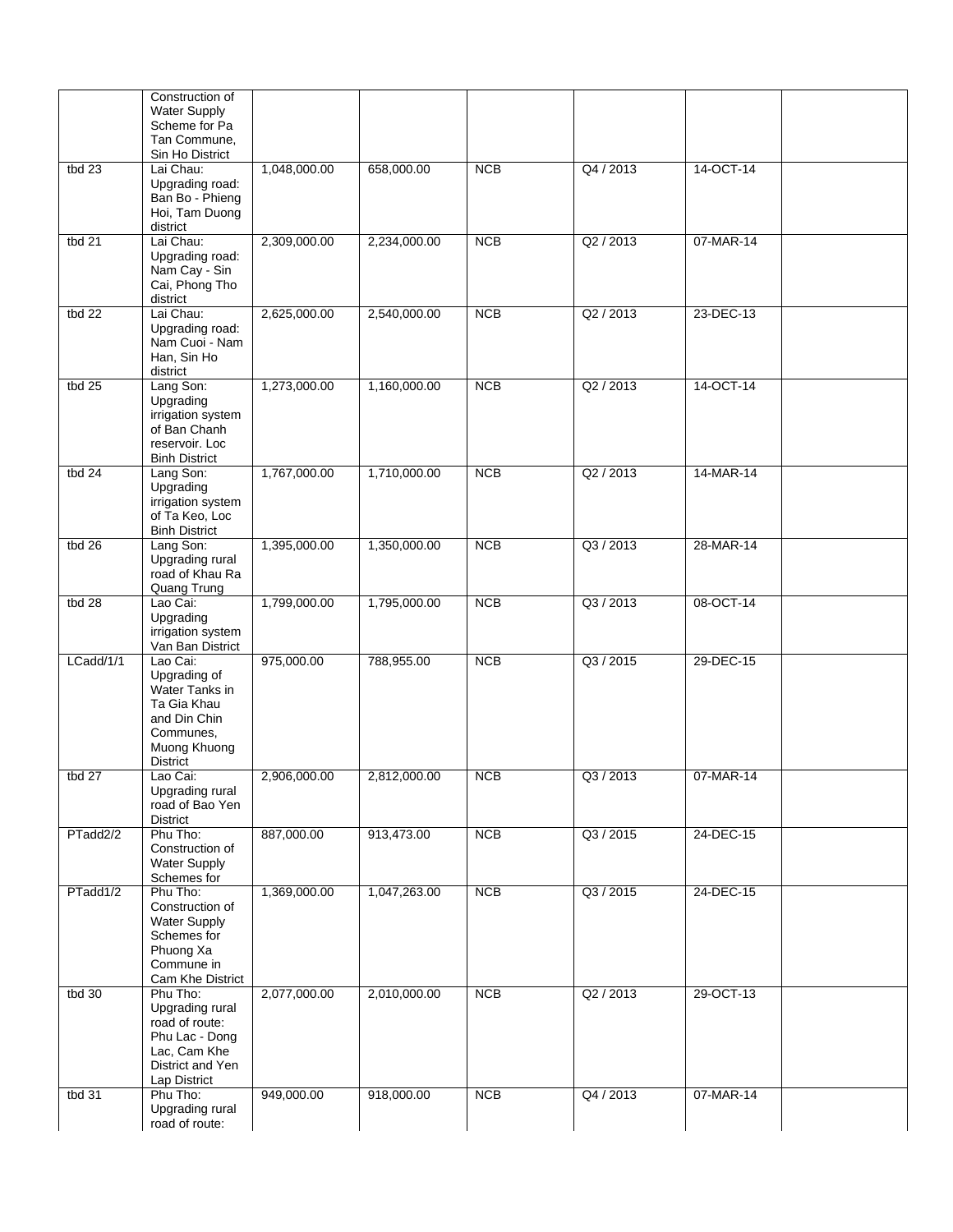|          | Thuong<br>Cuu-Dong Curu,<br>Thanh Son<br><b>District</b>                                                                                                                           |              |              |            |           |           |  |
|----------|------------------------------------------------------------------------------------------------------------------------------------------------------------------------------------|--------------|--------------|------------|-----------|-----------|--|
| tbd $32$ | Phu Tho:<br>Upgrading rural<br>road of route:<br>Yen Luong -<br>Thuong Curu,<br>Thanh Son<br><b>District</b>                                                                       | 2,403,000.00 | 1,582,000.00 | <b>NCB</b> | Q4 / 2013 | 30-JUN-14 |  |
| SLadd1/1 | Son La:<br>Upgrading<br>Irrigation<br>Systems in Yen<br>Chau District                                                                                                              | 1,457,000.00 | 1,120,000.00 | NCB        | Q4 / 2015 | 14-MAR-16 |  |
| tbd $34$ | Son La:<br>Upgrading<br>irrigation system<br>cum<br>embankment of<br>Thom Mon<br>Commune,<br>Thuan Chau<br>District                                                                | 951,000.00   | 920,000.00   | <b>NCB</b> | Q3 / 2013 | 01-NOV-13 |  |
| tbd $35$ | Son La:<br>Upgrading rural<br>road of Chieng<br>Khoa - Muong<br>Men, Moc Chau<br>District                                                                                          | 1,726,000.00 | 2,234,000.00 | NCB        | Q2 / 2013 | 25-NOV-14 |  |
| tbd $33$ | Son La:<br>Upgrading rural<br>road of the route<br>108 - Mung E.<br>Thuan Chau<br><b>District</b>                                                                                  | 3,000,000.00 | 2,725,000.00 | NCB        | Q4 / 2013 | 22-DEC-14 |  |
| tbd $37$ | Thai Nguyen:<br>Upgrading Van<br>Han MArket                                                                                                                                        | 139,000.00   | 134,000.00   | <b>NCB</b> | Q2 / 2013 | 24-OCT-13 |  |
| TNadd1/1 | Thai Nguyen:<br>Upgrading and<br>Extension of<br>Domestic Water<br>Supply in La<br>Bang and Yen<br>Lang, Dai Tu<br><b>District</b>                                                 | 994,000.00   | 822,797.00   | NCB        | Q3 / 2015 | 28-DEC-15 |  |
| tbd 39   | Thai Nguyen:<br>Upgrading road:<br>Phu Ly - Yen<br>Trach, Phu<br>Luong district                                                                                                    | 1,684,000.00 | 1,671,000.00 | <b>NCB</b> | Q3 / 2013 | 29-OCT-14 |  |
| tbd 38   | Thai Nguyen:<br>Upgrading road:<br>Trang Xa - Deo<br>Nhau                                                                                                                          | 2,247,000.00 | 2,174,000.00 | <b>NCB</b> | Q2 / 2013 | 29-OCT-13 |  |
| tbd $36$ | Thai Nguyen:<br>Upgrading<br>road:Linh Nham<br>- Deo Nhau                                                                                                                          | 3,328,000.00 | 3,220,000.00 | <b>NCB</b> | Q1/2013   | 24-OCT-13 |  |
| 01/TQ    | Tuyen Quang:<br>Construction of<br><b>Water Supply</b><br>System for<br>Domestic Use in<br>center of Da Vi,<br>Yen Hoa<br>commune, Na<br>Hang District,<br>Tuyen Quang<br>Province | 1,957,000.00 | 1,839,002.00 | <b>NCB</b> | Q3 / 2015 | 24-DEC-15 |  |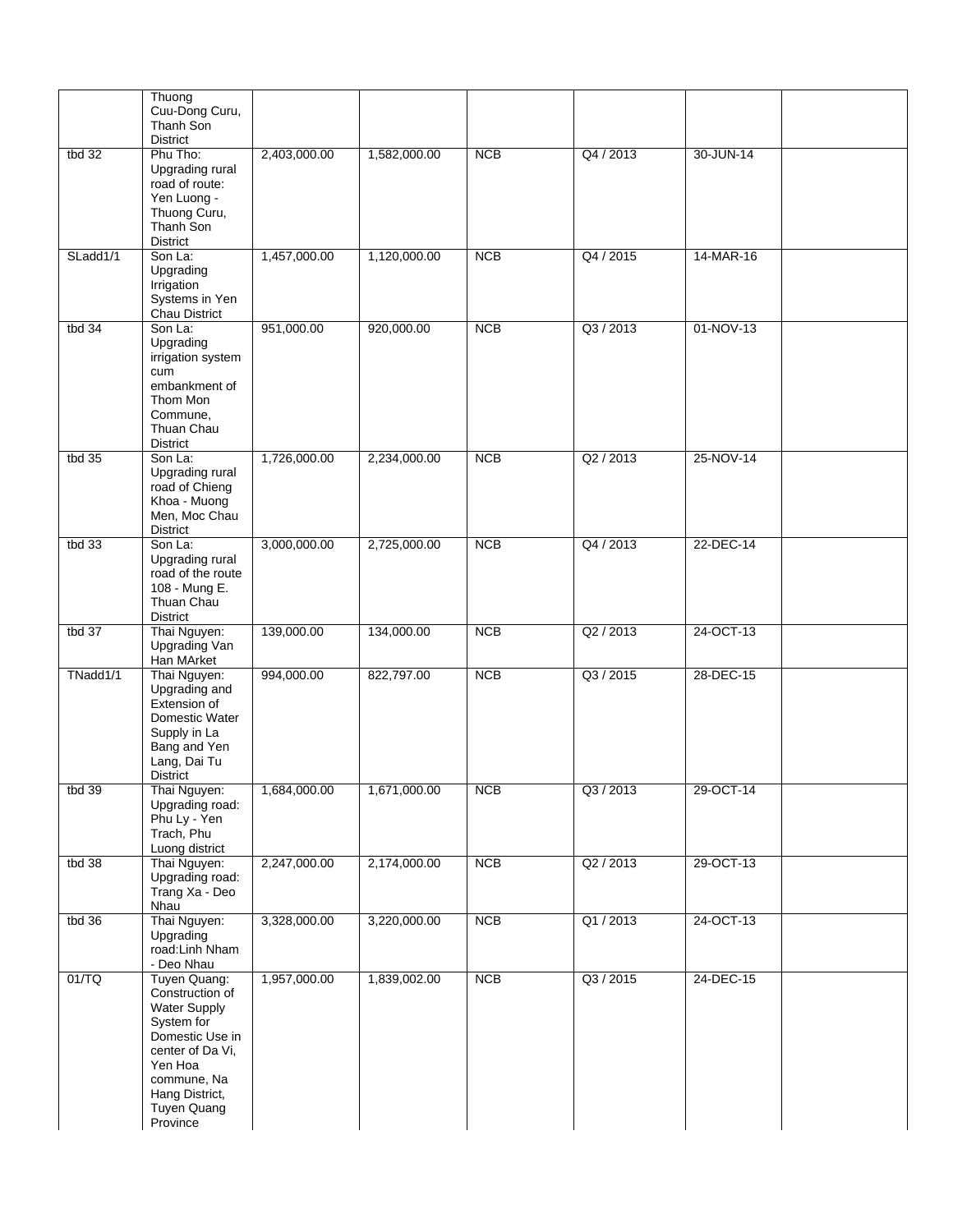| tbd 41   | Tuyen Quang:<br>Upgrading rural<br>road of Binh Xa -                                                                                                       | 1,526,000.00 | 1,477,000.00 | <b>NCB</b>       | Q2 / 2013 | 07-MAR-14 |
|----------|------------------------------------------------------------------------------------------------------------------------------------------------------------|--------------|--------------|------------------|-----------|-----------|
|          | Minh Huong,<br>Ham Yen District                                                                                                                            |              |              |                  |           |           |
| tbd 40   | Tuyen Quang:<br>Upgrading rural<br>road of Da Vi<br>Hong Thai, Yen<br>Hoa - Con Loan,<br>Na Hang District                                                  | 2,510,000.00 | 2,428,000.00 | NCB              | Q2 / 2013 | 29-OCT-13 |
| tbd $43$ | Vinh Phuc:<br>Construction of<br>Trieu De<br>pumping plant                                                                                                 | 2,423,000.00 | 2,072,000.00 | <b>NCB</b>       | Q4 / 2013 | 30-JUN-14 |
| tbd 44   | Vinh Phuc:<br>Upgrading road:<br>Ngoc My - Bac<br>Binh: Xuan Hoa -<br>Van Truc; Lien                                                                       | 1,464,000.00 | 1,144,000.00 | <b>NCB</b>       | Q4 / 2013 | 29-OCT-14 |
| YBadd2/2 | Yen Bai:<br>Construction of<br><b>Water Supply</b><br>Scheme for Phu<br>Nham, Thanh<br>Luong, Thach<br>Luong<br>Communes in<br>Van Chan<br><b>District</b> | 858,000.00   | 977,368.00   | NCB              | Q4 / 2015 | 18-DEC-15 |
| tbd $47$ | Yen Bai:<br>Upgrading rural<br>road of 3<br>Northern<br>Communes, Luc<br>Yen District                                                                      | 2,323,000.00 | 2,248,000.00 | NCB              | Q2 / 2013 | 28-SEP-13 |
| tbd 49   | Yen Bai:<br>Upgrading rural<br>road of 4<br>Northern<br>Communes,<br>Tran Yen District                                                                     | 1,626,000.00 | 1,458,000.00 | NCB              | Q3 / 2013 | 22-DEC-14 |
| YBadd1/2 | Yen Bai:<br>Upgrading rural<br>road of 4<br>Northern<br>Communes,<br><b>Tran Yen District</b><br>(45A)                                                     | 2,033,000.00 | 2,081,250.00 | <b>NCB</b>       | Q1 / 2015 | 10-MAY-15 |
| tbd 48   | Yen Bai:<br>Upgrading rural<br>road of An Binh,<br>Lam Giang, Van<br>Yen District                                                                          | 2,905,000.00 | 2,810,000.00 | NCB              | Q3 / 2013 | 07-MAR-14 |
| tbd $05$ | Bac Giang:<br>Equipment for<br>pumping station<br>Ngo Khong 1,<br>Hiep Hoa District                                                                        | 747,000.00   | 420,000.00   | <b>ICB</b>       | Q4 / 2013 | 01-APR-15 |
| tbd $04$ | Bac Giang:<br>Equipment for<br>pumping station<br>of Xuan Huong,<br>Lang Giang<br>District                                                                 | 815,000.00   | 428,000.00   | $\overline{ICB}$ | Q2 / 2013 | 11-NOV-14 |
| 01/VP    | Vinh Phuc:<br>Equipment for<br><b>Trieu De</b><br>pumping station                                                                                          | 1,320,000.00 | 522,761.00   | <b>ICB</b>       | Q1 / 2015 | 30-JUN-15 |

**Consulting Services**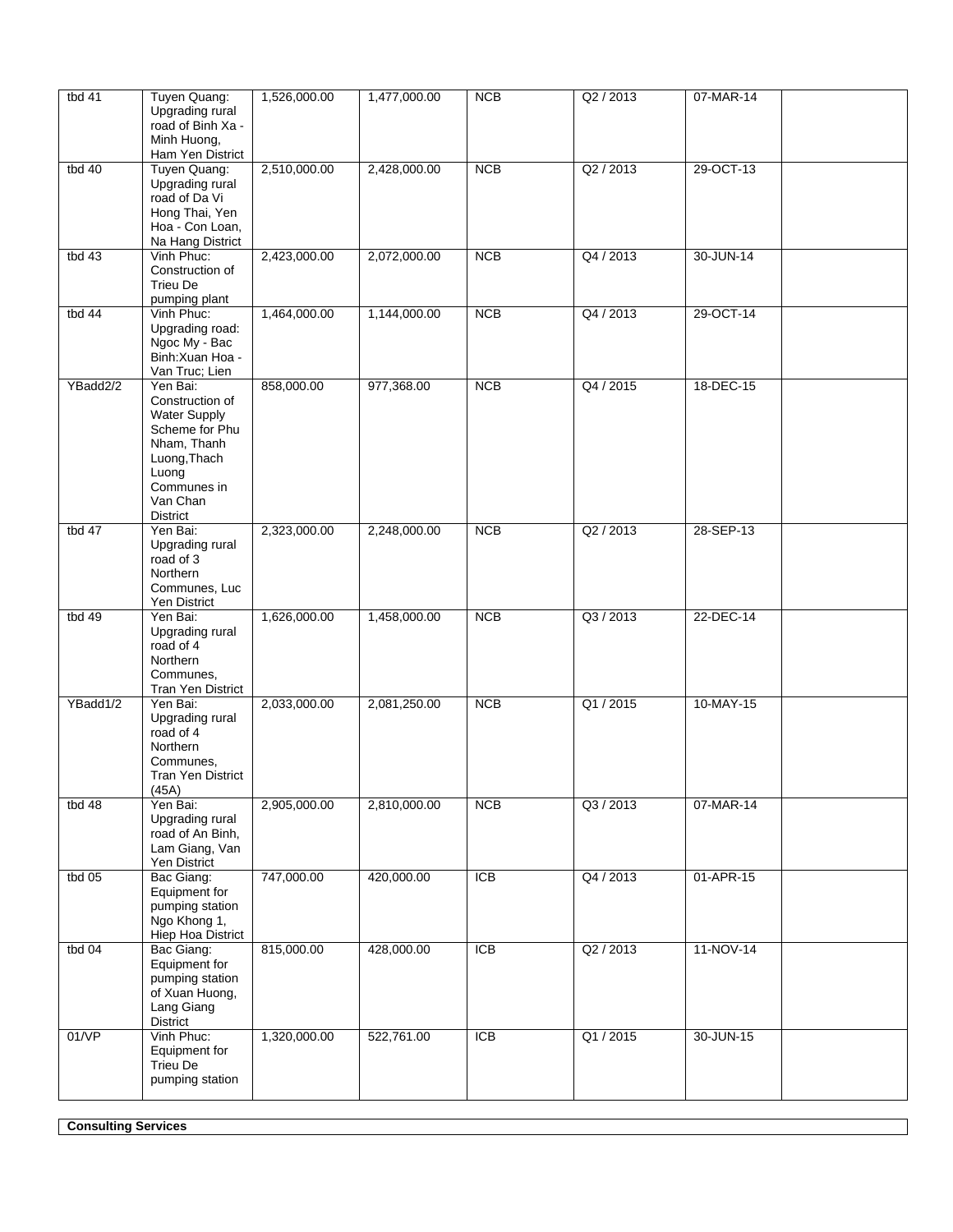| Package<br><b>Number</b> | General<br><b>Description</b>                         | <b>Estimated</b><br>Value | Awarded<br>Contract<br>Value | <b>Recruitment</b><br>Method | <b>Advertisement</b><br><b>Date</b><br>(quarter/year) | Date of ADB<br>Approval of<br>Contract<br>Award | <b>Comments</b> |
|--------------------------|-------------------------------------------------------|---------------------------|------------------------------|------------------------------|-------------------------------------------------------|-------------------------------------------------|-----------------|
| tbd 54                   | Baseline study                                        | 200.000.00                | 152,000.00                   | CQS                          | Q1/2013                                               | 13-MAY-13                                       |                 |
| tbd $55$                 | Independent<br>Audit                                  | 200.000.00                | 130.000.00                   | <b>LCS</b>                   | Q1/2013                                               | 13-MAY-13                                       |                 |
| tbd 53                   | Resetlement<br>Monitoring<br>Entities -<br>package 13 | 67,000.00                 | 62,000.00                    | CQS                          | Q1/2013                                               | 13-MAY-13                                       |                 |
| tbd 52                   | Resetlement<br>Monitoring<br>Entities-package<br>12   | 67,000.00                 | 62,000.00                    | CQS                          | Q1/2013                                               | 13-MAY-13                                       |                 |
| tbd 51                   | Resettlement<br>Monitoring<br><b>Entities Package</b> | 67,000.00                 | 61,000.00                    | CQS                          | Q1/2013                                               | 13-MAY-13                                       |                 |
| LIC <sub></sub>          | Loan<br>Implementation<br>Consultant                  | 4,000,000.00              | 3,643,000.00                 | QCBS                         | Q3/2012                                               | 21-AUG-12                                       |                 |

# 2. Completed Contracts

| <b>Goods and Works</b>   |                                                                                                             |                           |                                     |                              |                                                |                                                              |                              |                                  |  |  |
|--------------------------|-------------------------------------------------------------------------------------------------------------|---------------------------|-------------------------------------|------------------------------|------------------------------------------------|--------------------------------------------------------------|------------------------------|----------------------------------|--|--|
| Package<br><b>Number</b> | General<br><b>Description</b>                                                                               | <b>Estimated</b><br>Value | Awarded<br><b>Contract</b><br>Value | <b>Procurement</b><br>Method | <b>Advertisement</b><br>Date<br>(quarter/year) | Date of<br><b>ADB</b><br>Approval<br>οf<br>Contract<br>Award | Date of<br><b>Completion</b> | <b>Comments</b>                  |  |  |
| tbd 29                   | Lao Cai:<br>Construction<br>0f<br>embankment<br>in Ngoi Ma<br>Stream,<br>Commune Vo<br>Lao, Van<br>District | 1,820,000.00              | 1,761,000.00                        | <b>NCB</b>                   | Q3 / 2013                                      | 28-SEP-13                                                    | 30-APR-15                    |                                  |  |  |
| tbd 45                   | Vinh Phuc:<br>Upgrading<br>Yen Duong<br>bridge, Tam<br>Dao district                                         | 1,443,000.00              | 1,396,000.00                        | <b>NCB</b>                   | Q4 / 2013                                      | 31-OCT-13                                                    | 31-MAY-15                    | Advertisem<br>ent in early<br>Q4 |  |  |

| <b>Consulting Services</b> |                               |                           |                                     |                       |                                         |                                                                     |                              |          |  |  |
|----------------------------|-------------------------------|---------------------------|-------------------------------------|-----------------------|-----------------------------------------|---------------------------------------------------------------------|------------------------------|----------|--|--|
| Package<br><b>Number</b>   | General<br><b>Description</b> | <b>Estimated</b><br>Value | Awarded<br><b>Contract</b><br>Value | Recruitment<br>Method | Advertisement<br>Date<br>(quarter/year) | Date of<br><b>ADB</b><br>Approval<br>οf<br><b>Contract</b><br>Award | Date of<br><b>Completion</b> | Comments |  |  |
| None                       |                               |                           |                                     |                       |                                         |                                                                     |                              |          |  |  |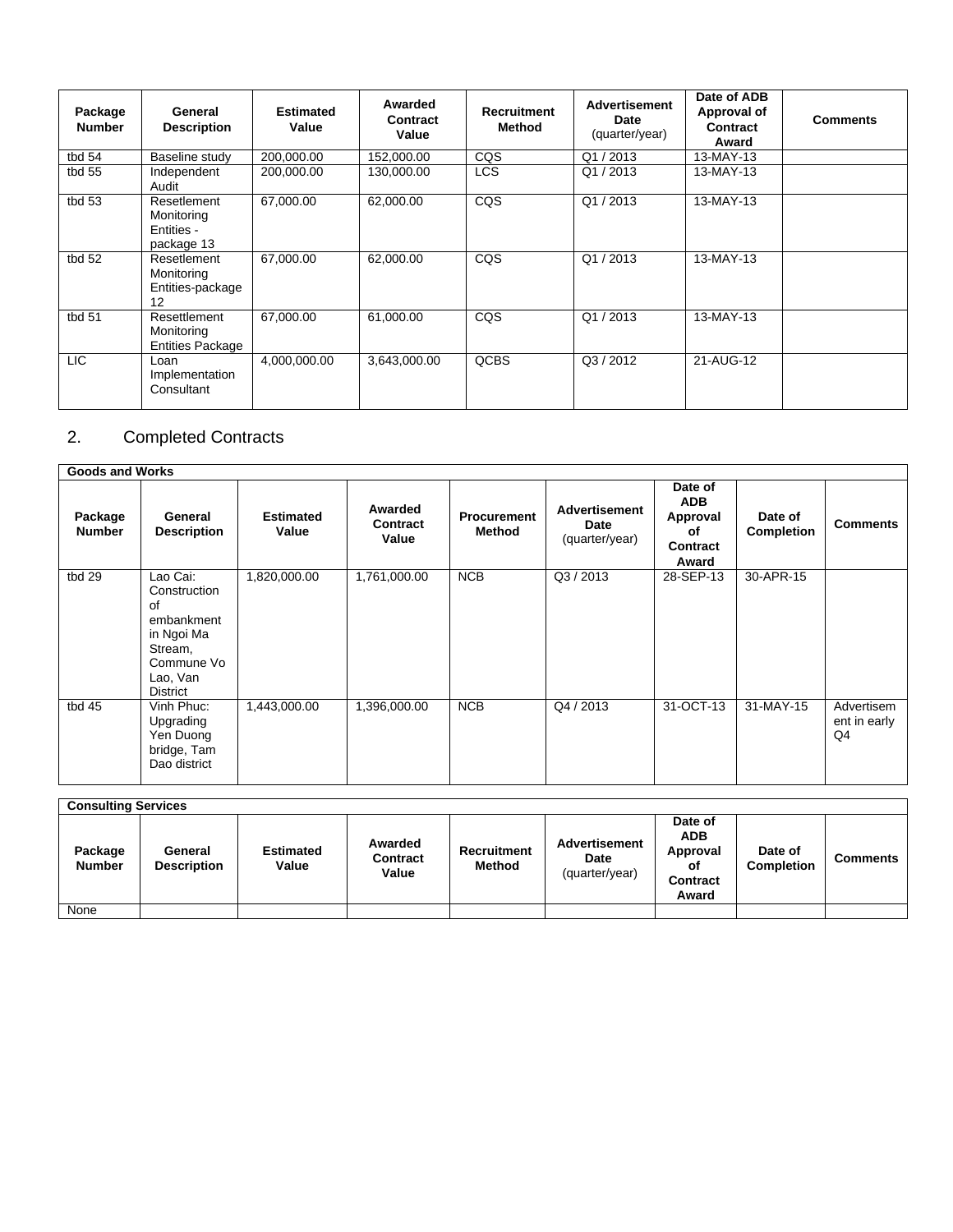# **D. National Competitive Bidding**

# **1. General**

The procedures to be followed for the procurement of goods, non-consulting services, and works under contracts awarded on the basis of National Competitive Bidding shall be those set forth in: (a) Law on Procurement No. 43/2013/QH13 dated November 26, 2013 ("Law on Procurement") and (b) Decree No. 63/2014/ND-CP dated June 26, 2014 (collectively, "National Procurement Laws"). Whenever any procedure in the National Procurement Laws is inconsistent with the ADB Procurement Guidelines (March 2013, as amended from time to time), the ADB Procurement Guidelines shall prevail, amongst others on the following.

# **2. Eligibility**

- (i) The eligibility of bidders shall be defined under section I of the ADB Procurement Guidelines; accordingly, no bidder or potential bidder should be declared ineligible for reasons other than those provided in section I of the ADB Procurement Guidelines, as amended from time to time. Conditions of bidders' participation shall be limited to those that are essential to ensure bidders' capability to fulfill the contract in question. Foreign bidders shall be eligible to participate under the same conditions as national bidders. Foreign bidders shall not be asked or required to form joint ventures with, or be subcontractors to, national bidders in order to submit a bid.
- (ii) A firm declared ineligible by ADB cannot participate in bidding for an ADB-financed contract during the period of time determined by ADB.
- (iii) A bidder shall not have a conflict of interest, which term shall be defined in accordance with section 1 of ADB Procurement Guidelines.<sup>1</sup> Any bidder found to have a conflict of interest shall be ineligible for contract award.
- (iv) Government-owned enterprises in the Borrower's country shall be eligible to participate as a bidder only if they can establish that they are legally and financially autonomous, operate under commercial law and are not dependent agencies of the Borrower or Sub-Borrower.
- (v) National sanction lists may only be applied with approval of ADB<sup>2</sup> .

# **3. Preferences**

 $\overline{\phantom{a}}$  , and the set of the set of the set of the set of the set of the set of the set of the set of the set of the set of the set of the set of the set of the set of the set of the set of the set of the set of the s

No preference of any kind shall be given to domestic bidders over foreign bidders or for domestically manufactured goods over foreign manufactured goods. Unless otherwise stated in the applicable financing agreement, preferences among domestic bidders set forth in Article 14(3) of the Law on Procurement shall not be applied.

<sup>&</sup>lt;sup>1</sup> Detailed guidance on how to apply conflict of interest test is available under section 1 of ADB's standard bidding documents for goods and works (as amended from time to time).

<sup>&</sup>lt;sup>2</sup> For fraud and corruption cases, Section 50 of ADB's Integrity Principles and Guidelines provides that ADB may decide that another international financial institution' s or legal or regulatory body's determination that a party has failed to adhere to appropriate ethical standards, as defined by any established system of principles, rules, or duties, including the laws or regulations of a state, constitutes that party's failure to maintain the highest ethical standards as required by ADB's Anticorruption Policy. The party may be subject to remedial action in Policy. The party may be subject to remedial action in accordance with the Integrity Principles and Guidelines. <http://www.adb.org/sites/default/files/integrity-principles-guidelines.pdf>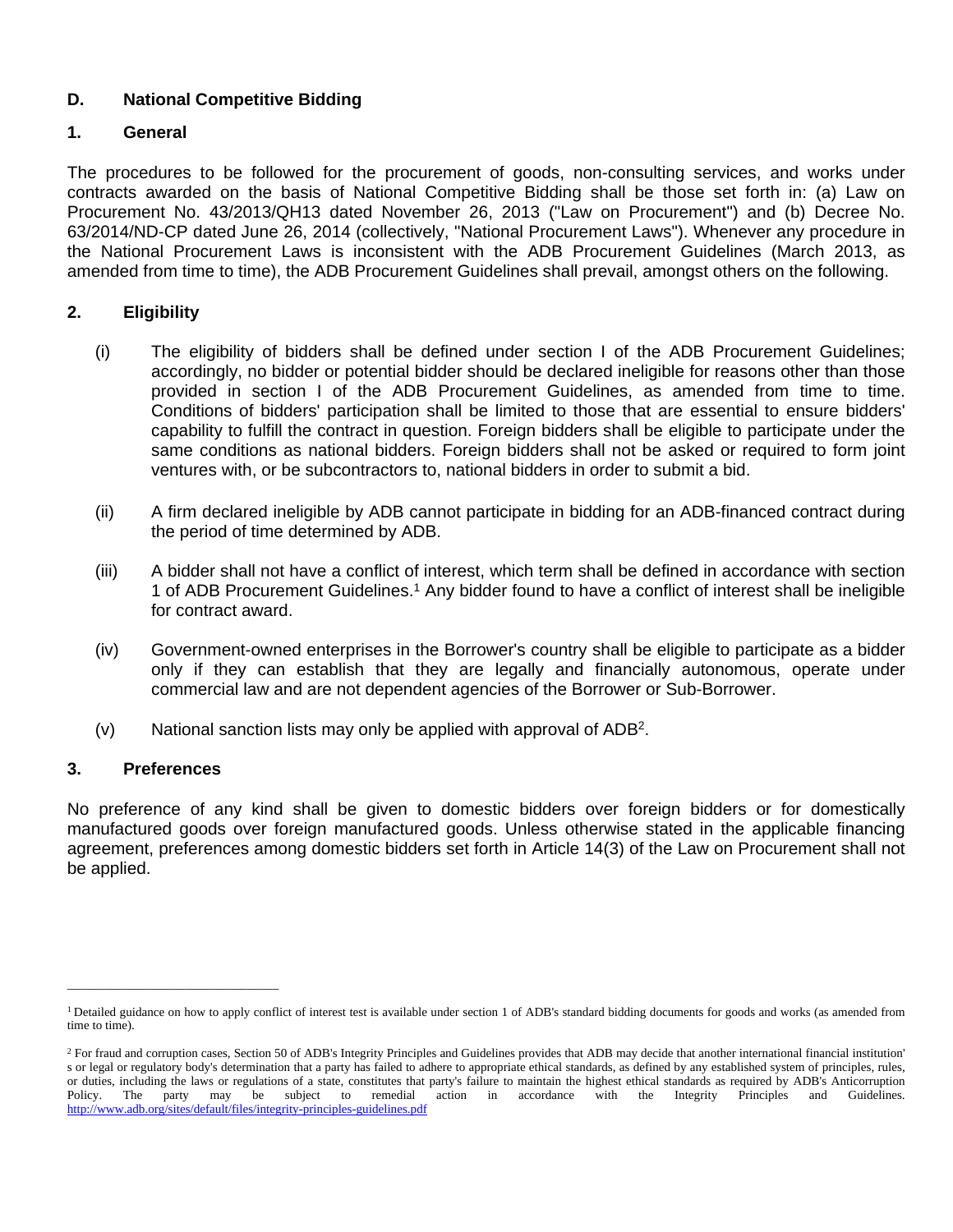#### **4. Bidding Procedure**

Single stage-single envelope shall be the default bidding procedure and application of other bidding procedures shall require ADB's prior approval.

#### **5. Time for Bid Preparation**

The time allowed for the preparation and submission of bids for large and/or complex packages shall not be less than thirty (30) days from the date of the invitation to bid or the date of availability of the bidding documents, whichever is later.

#### **6. Standard bidding documents**

The Borrower's standard bidding documents, acceptable to ADB, shall be used. Bidders shall be allowed to submit bids by hand or by mail/ courier.

#### **7. Bid Opening and Evaluation**

- (i) Bids shall be opened in public, immediately after the deadline for submission of bids, regardless of the number of bids received.
- (ii) Except with prior approval of ADB, merit points shall not be used in bid evaluation.
- (iii) No price adjustments shall be made for evaluation purposes in accordance with Article 117(6) of Decree 63 when unit rates offered by the bidder are determined to be abnormally low.
- (iv) Bidders shall be given commercially reasonable time period to respond to clarification requests.
- (v) Bidders shall not be eliminated from detailed evaluation on the basis of minor, non-substantial deviations<sup>3</sup>.
- (vi) Except with the prior approval of ADB, negotiations contemplated under paragraphs 7 and 8 of Article 117 of Decree No. 63/2014/ND-CP shall not take place with any bidder prior to contract award.
- (vii) A bidder shall not be required, as a condition for award of contract, to undertake obligations not specified in the bidding documents or otherwise to modify the bid as originally submitted.

#### **8. Rejection of All Bids and Rebidding**

\_\_\_\_\_\_\_\_\_\_\_\_\_\_\_\_\_\_\_\_\_\_\_\_\_\_\_\_\_\_\_\_\_\_

- (i) No bid shall be rejected on the basis of a comparison with the Procuring Entity's estimate or budget ceiling without ADB's prior concurrence.
- (ii) All bids shall not be rejected and new bids solicited without ADB's prior approval.

<sup>&</sup>lt;sup>3</sup> A minor, non-substantial deviation is one that, if accepted, would not affect in any substantial way the scope, quality, or performance specified in the contract; or limit in any substantial way, the Contracting entity rights or the Bidder's obligations under the proposed contract or if rectified, would not unfairly affect the competitive position of other bidders presenting substantially responsive bids.